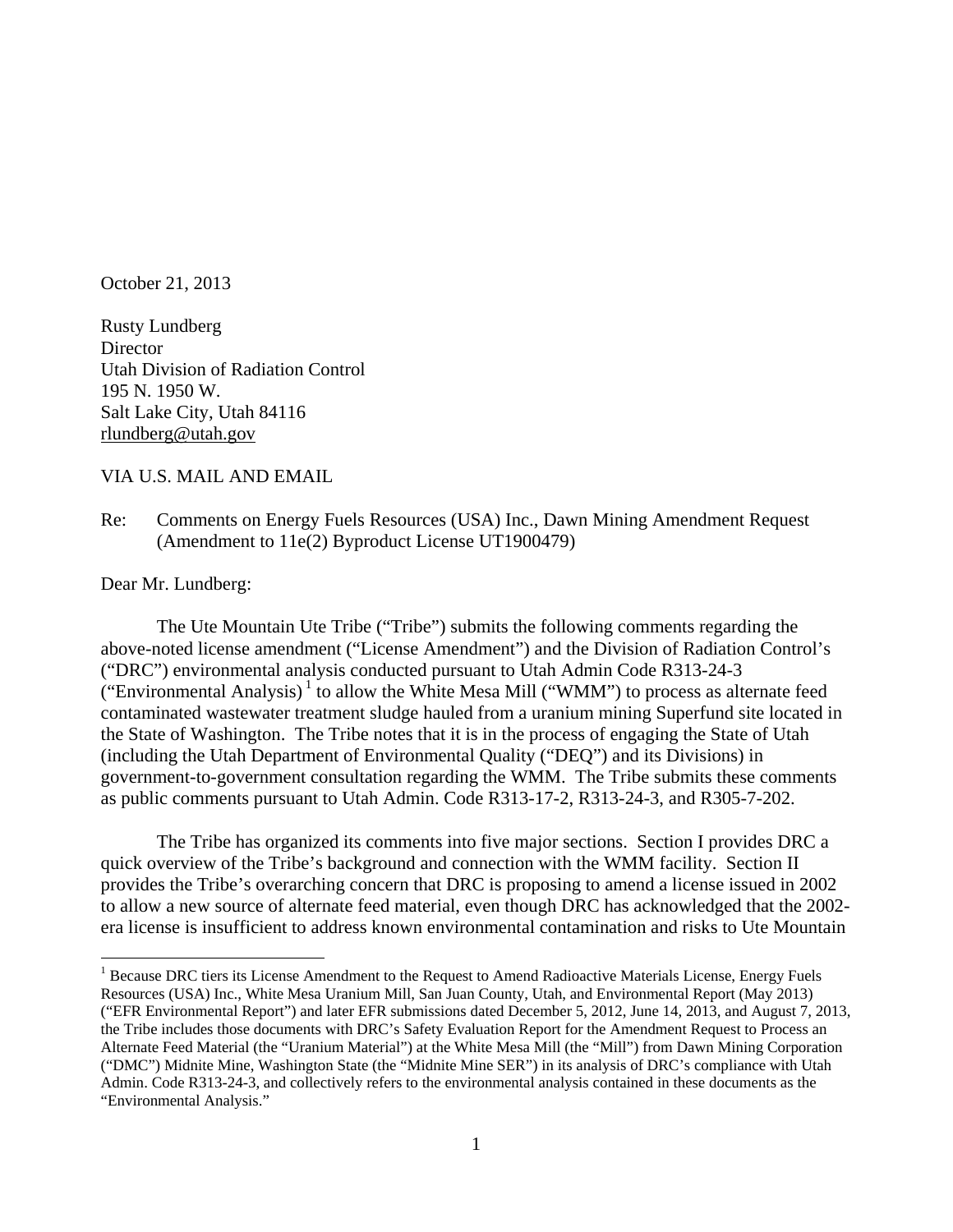Ute Tribal member ("UMU Tribal Member") and public health. Section III addresses four broad Environmental Analysis deficiencies under Utah Admin. Code R313-24-3, including: (A) DRC's failure to adequately analyze impacts on UMU Tribal Member and public health; (B) DRC's failure to adequately analyze impacts on surface and groundwater resources; (C) DRC's complete failure to conduct an analysis of alternative sites; and (D) DRC's failure to adequately analyze long-term impacts of the License Amendment. Section IV provides the Tribe's concern that deficiencies in DRC's regulation of the WMM facility and in DRC's analysis of the addition of the alternate feed material from the Midnite Mine site ("Midnite Mine Material") will eventually result in the relocation of uranium contamination from the Spokane Indian Reservation to the Ute Mountain Ute Tribe's White Mesa Community. Section V provides a brief conclusion to the Tribe's comments.

#### I. OVERVIEW OF TRIBAL BACKGROUND AND CONNECTION WITH THE WMM **FACILITY**

The Ute Mountain Ute Tribe is a federally-recognized Indian tribe with lands located in southwestern Colorado, northwestern New Mexico, and southeast Utah. There are two Tribal communities on the Ute Mountain Ute Reservation: Towaoc, in southwestern Colorado, and White Mesa, which is located in Utah within three miles of the WMM facility. The lands comprising the White Mesa community are held in trust for the Tribe and for other individual UMU Tribal Member owners. The Tribe has jurisdiction (as a federally-recognized tribal government) over Triballyowned lands, UMU Tribal Member-owned lands, and members of the Ute Mountain Ute Tribe who live in the White Mesa community. Under the Tribe's Constitution, the Tribal Council is responsible for, among other things, the management and protection of Tribal lands and for the protection of public peace, safety, and welfare.

UMU Tribal Members have lived on and around White Mesa for centuries and intend to do so forever. The community of White Mesa depends on groundwater resources buried deep in the Navajo aquifer for its municipal (domestic) needs. UMU Tribal Members continue traditional practices, which include hunting and gathering and using the land, plants, wildlife and water in ways that are integral to their culture. It is reasonable to expect that those resources are not contaminated with hazardous materials that have blown in the wind or traveled through the groundwater from facilities regulated by the divisions of DEQ.

 The Tribe has serious concerns about the manner in which the WMM is currently operated and regulated. The Tribe has long expressed concern that the WMM operations (in particular, management practices that have allowed continued contamination of surface resources, groundwater resources, and surface water resources) pose serious threats to the health of the land and the natural and cultural resources within and around the Tribe's White Mesa community and to the health and welfare of its Tribal members and their future generations. The Tribe has also expressed concern that the poor quality of EFR's reclamation planning and surety estimations for the WMM facility will ultimately result in a legacy of environmental contamination and blight both in the White Mesa community and in surrounding communities.

 Since 2010, the Tribe has spent a significant amount of resources documenting its concerns to Divisions of DEQ during licensing and regulatory actions for the WMM facility. These efforts include, but are not limited to, the following dockets: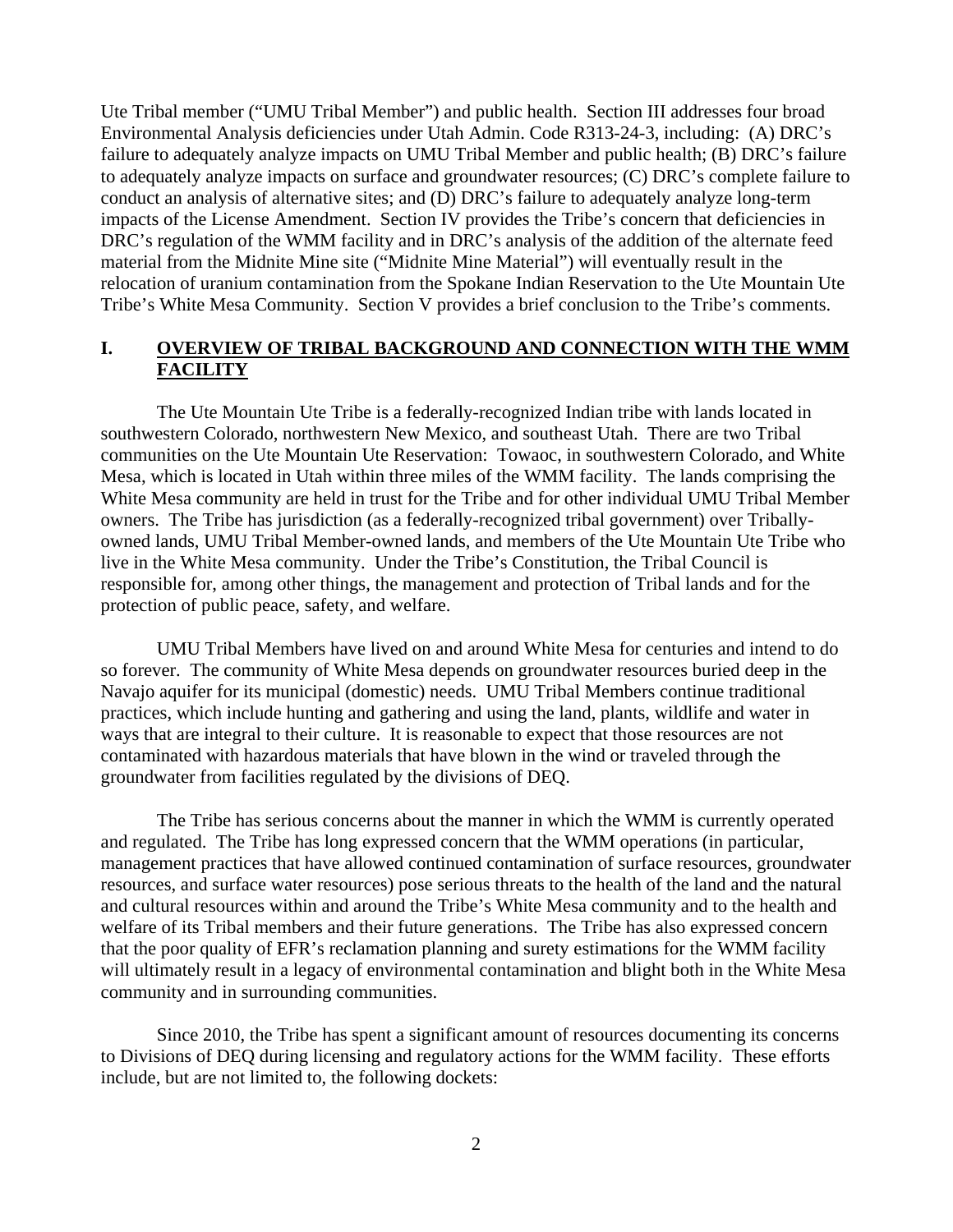- Challenge to the Utah Division of Air Quality's approval of the WMM facility's Air Approval Order (public comments, October 29, 2010/November 11, 2010, Request for Agency Action/Petition to Intervene, March 31, 2011 ("Air Approval Order RAA"));
- Public comments addressing the DRC's revision and renewal of the WMM facility's radioactive materials license (public comment, December 16, 2011 ("2011 RML Renewal Comments")); and
- Public comments and administrative challenge to the DRC's approval of the corrective action plan for USG12-04 (nitrate/chloride contamination plume) (public comment, August 17, 2012 ("Nitrate CAP Comments")), Request for Agency Action, January 11, 2013; Petition to Intervene, January 11, 2013 ("Nitrate CAP RAA").

The Tribe's submissions to the DEQ include extensive documentation of the Tribe's concerns that the DEQ's enforcement practices with the current set of licenses and permits at the WMM facility are allowing EFR to contaminate air, land, surface water, vegetation, and groundwater in violation of Utah State and federal law.<sup>2</sup>

 The Tribe now faces the DRC's current proposed License Amendment, which would allow the WMM facility to receive and process wastewater treatment sludge produced during a Comprehensive Environmental Response, Compensation, and Liability Act ("CERCLA" or "Superfund") cleanup of groundwater and surface water contaminated by a former uranium mining facility located on the Spokane Indian Reservation. The Tribe believes that, given the status of the tailings cells, operations, existing and uncontrolled environmental contamination, and lack of appropriate regulation of the WMM facility, the proposed License Amendment will simply move the contamination from the Midnite Mine Superfund Site on the Spokane Indian Reservation to the lands, surface resources, surface water, and groundwater around the WMM facility and near or on Ute Mountain Ute Tribal lands in the White Mesa Community. Contaminated residues from the treatment of groundwater contamination at a uranium mining Superfund Site on one Indian Reservation should not be hauled hundreds of miles to a problematic uranium milling site with existing groundwater contamination that impacts another Tribal Community.

 Accordingly, and for the reasons detailed below, the Tribe submits these comments to demand that the DRC deny the requested License Amendment at this time.

# **II. DRC SHOULD NOT AMEND THE WMM FACILITY'S 2002 RADIOACTIVE MATERIALS LICENSE TO ADD ANY NEW SOURCES OF ALTERNATE FEED MATERIAL**

The overarching and most fundamental flaw with the License Amendment and the Environmental Analysis is that the DRC is proposing to amend a radioactive materials license that was issued to the WMM by the Nuclear Regulatory Commission in 2002. The DRC's decision to amend the 2002 version of EFR's radioactive materials license ("2002 RML") is problematic

<sup>&</sup>lt;sup>2</sup> To avoid repetitive comments to the DRC, the Tribe requests that the documents referenced in this paragraph (including all exhibits) be incorporated by reference and made a part of the administrative record on the approval of this License Amendment.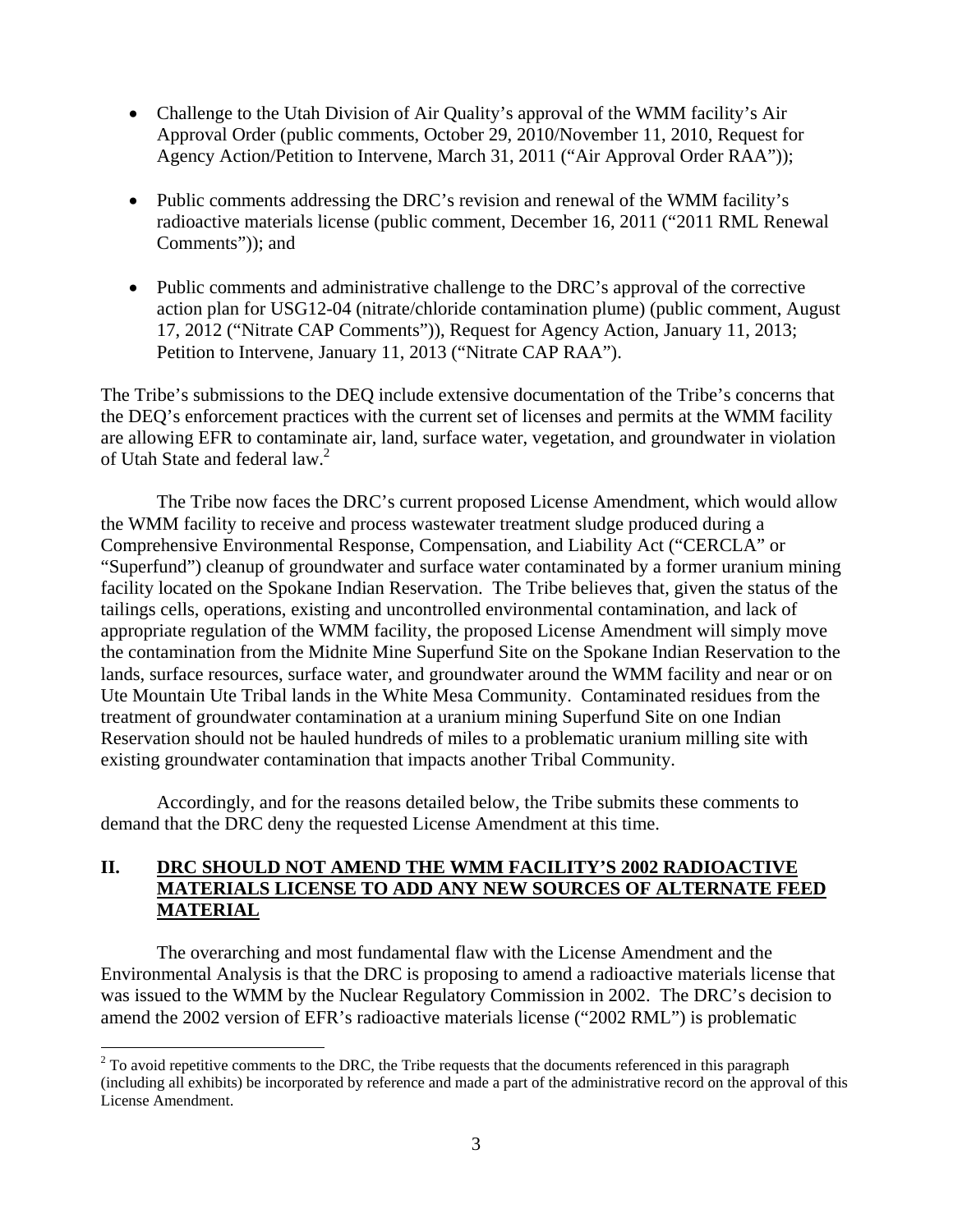because the 2002 RML does not address known contamination events and significant operational and regulatory deficiencies at the WMM facility. In addition, the DRC's decision to base its entire Environmental Analysis for the License Amendment upon the faulty assumption that the 2002 RML and the existing regulatory regime are competently managing existing ore and alternate feed material leads to a deeply flawed analysis of whether the WMM facility is a proper facility under Utah State or federal law to handle CERCLA waste.

### A. THE 2002 RML IS INSUFFICIENT TO ADDRESS ONGOING AND UNCONTROLLED CONTAMINATION AND SERIOUS OPERATIONAL DEFICIENCIES AT THE WMM **FACILITY**

 Under Utah Admin. Code R313-70-5(4)(a), the DRC is responsible for reviewing and issuing renewals of radioactive materials licenses for facilities like the WMM every five years. The last renewal of the WMM radioactive materials license was issued in 2002, and the DRC's review of the facility's 2007 renewal application has been ongoing for more than six years.

The renewal process for the WMM facility radioactive materials license has been difficult and time-consuming, in part because of serious ongoing violations of the WMM's groundwater permit and state and federal law. In the eleven years that have passed since the last renewal of the WMM facility's radioactive materials license, there have been several new groundwater enforcement actions taken to address contamination at the WMM facility. *See, e.g.*, Docket UGW12-04 (docket initiated in January, 2009 addressing co-located nitrate/chloride plume in perched groundwater aquifer); Docket UGW12-03 (docket initiated in July, 2012 addressing multiple violations of the groundwater permit, including a decreasing pH trend and exceedances of cadmium, manganese, selenium, thallium, uranium, TDS, sulfate, and fluoride, co-located with exceedances in nitrate, nitrite, chloride, chloroform, and dichloromethane). *See also* 2011 Renewal RML Comments § III(A)(1)(a) and Exhibit C; April 23, 2012 Letter to Rusty Lundberg ("April 2012 Groundwater Letter") (both explaining the Tribe's concerns about elevated levels of indicator parameters in monitoring wells near the southern/Tribal border of the WMM facility). There has been scientific documentation and DRC acknowledgement that the WMM facility has caused offsite contamination of land, surface water, and other surface resources. 2011 RML Renewal Comments § III(B)(1), Exhibit L (explaining the findings in the USGS Study that uranium and vanadium have migrated east of the WMM facility and into off-site vegetation, lands, and surface water); USGS Report: White Mesa Mill, Utah Division of Radiation Control Public Presentation, Blanding Utah (July 9, 2012). The WMM facility has caused at least two violations of the National Emission Standards for Radon Emissions from Operating Mill Tailings (promulgated as a National Emission Standard for Hazardous Air Pollutants under the federal Clean Air Act and published in 40 C.F.R. Part 61, subpart W ("Subpart W NESHAP"). *See* 2011 RML Renewal Comments III(B)(3) (explaining that the WMM is in violation of the Subpart W NESHAP work practice standard restriction to two tailings impoundments); Exhibit A (to these October 2013 Comments) (documenting the WMM's ongoing and uncontrolled violation of the radon emissions limit set forth in 40 C.F.R. § 61.252). Some of the existing contamination issues have been complicated or exacerbated by the presence of other alternate feed sources at the facility. *See, e.g.*, 2011 RML Renewal Comments § III(C)(1) (citing a technical report detailing that certain alternate feed material is incompatible with the PVC liners in Tailings Cells 1, 2, and 3); Energy Fuels Resources (USA) Inc., Tailings Cell 2 Monthly Compliance Report for July 2013, 6 (August 20, 2013) (noting that EFR identified areas of elevated radon flux (leading to the Subpart W NESHAP violation) from "specific alternate feed tailings disposal with elevated radionuclide content").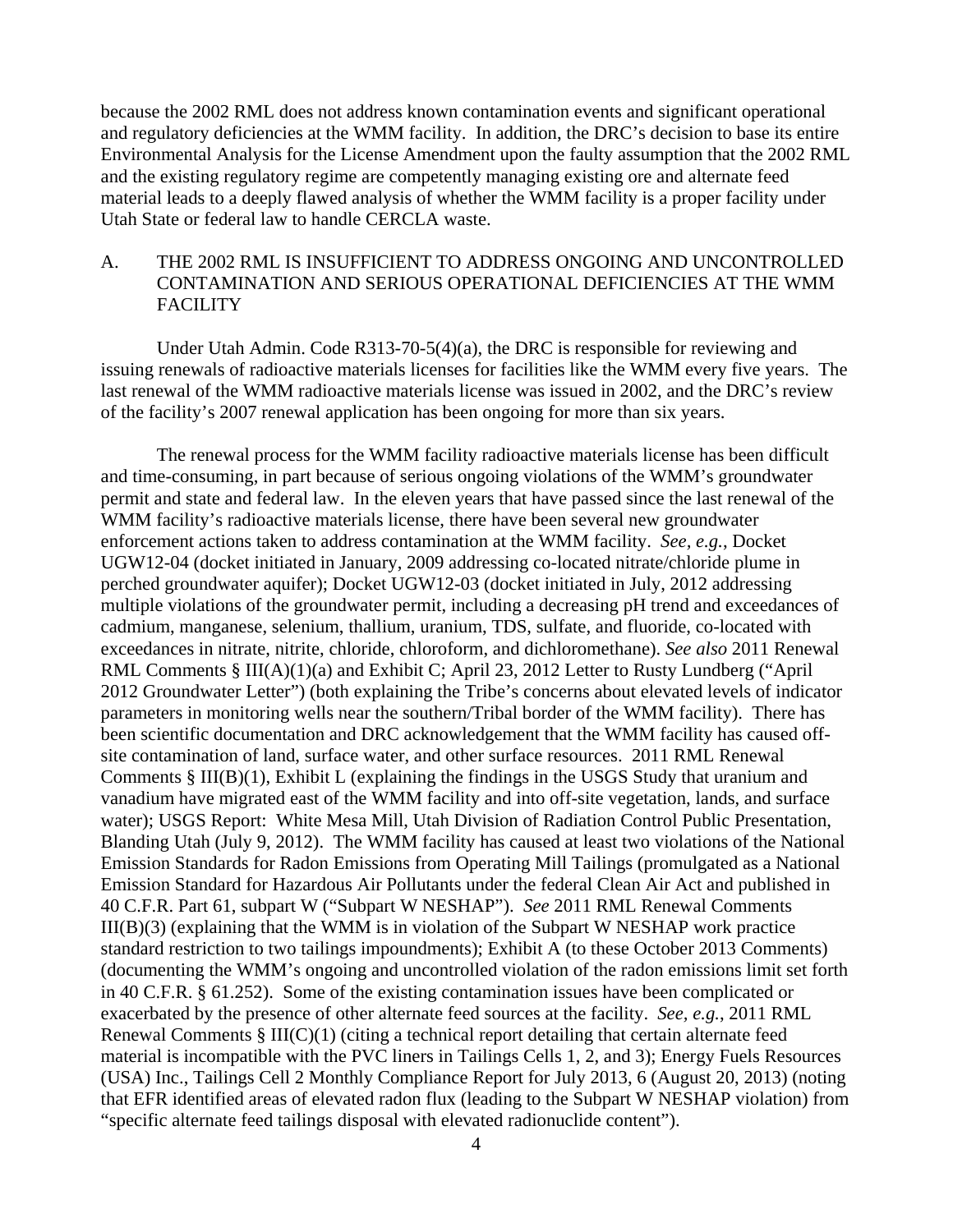During the renewal review process, the DRC issued several rounds of interrogatories that indicate that there are serious deficiencies in the current reclamation plan and the surety estimate for the facility and that DRC has some concerns about how the WMM handles, processes, and disposes of alternate feed material. *See, e.g.*, Safety Evaluation Report for the Denison Mines White Mesa Mill 2007 License Renewal Application, October 2011 ("2011 RML SER") §§ 3.2.3.1; 5.5.4; 5.5.5. In 2011, the DRC issued a draft radioactive materials license renewal for public comment. *See* Draft License Renewal, October 2011 ("2011 Draft RML Renewal"). That draft contained significant revisions to the 2002 RML, which include, but are not limited to:

- A prohibition on "[n]ew construction of any mill process water, wastewater storage, and/or tailings disposal embankments" until DRC approval of several required reclamation plan items and a revised surety estimate. 2011 Draft RML Renewal § 9.1 (citing § 9.11).
- Requirements for a revised surety estimate to include the cost of groundwater remediation (from groundwater contamination events/dockets at the WMM facility). 2011 Draft RML Renewal §§ 9.5, 10.20.
- Heightened requirements for submission and DRC review of standard operating procedures (including, but not limited to, environmental monitoring programs); 2011 Draft RML Renewal § 9.6.
- Additional regulatory requirements on the release of ore trucks and intermodal containers from the restricted areas (additional requirements related to transport of material into the facility). 2011 Draft RML Renewal § 9.10.
- Additional restrictions on the receipt of new sources of alternate feed, and removal of some currently licensed sources of alternate feed. 2011 RML SER § 3.2.3.1.
- New provisions on the groundwater monitoring program and the leak detection systems, 2011 Draft RML Renewal § 11.3.
- A new provision required the WMM owner to conduct an annual survey of land use and to identify any potential routes of exposure of contaminates and dose to the general public. 2011 Draft RML Renewal § 12.3; 2011 Draft RML SER § 2.1.2.1.

In December of 2011, the Tribe submitted public comments supporting some of the more restrictive revisions to the Draft RML Renewal and demanding, among other things, that the DRC include additional provisions in the license to address surface/airborne contamination, require concurrent reclamation of the older tailings cells, and require additional surety to cover the facility. *See* 2011 RML Renewal Comments. Since 2011, the Tribe has urged the DRC to take immediate action on the new groundwater contamination plumes and on the two violations of the Subpart W NESHAP standards that pose significant risk to UMU Tribal Members and the health of the public near the facility. *See, e.g.*, Nitrate CAP Comments; Nitrate CAP RAA.

As of October of 2013, the DRC has taken no action to respond to public comments or to issue a radioactive materials license renewal for the WMM facility. This means that, while the DRC has identified the need to address existing contamination at or near the WMM facility, revise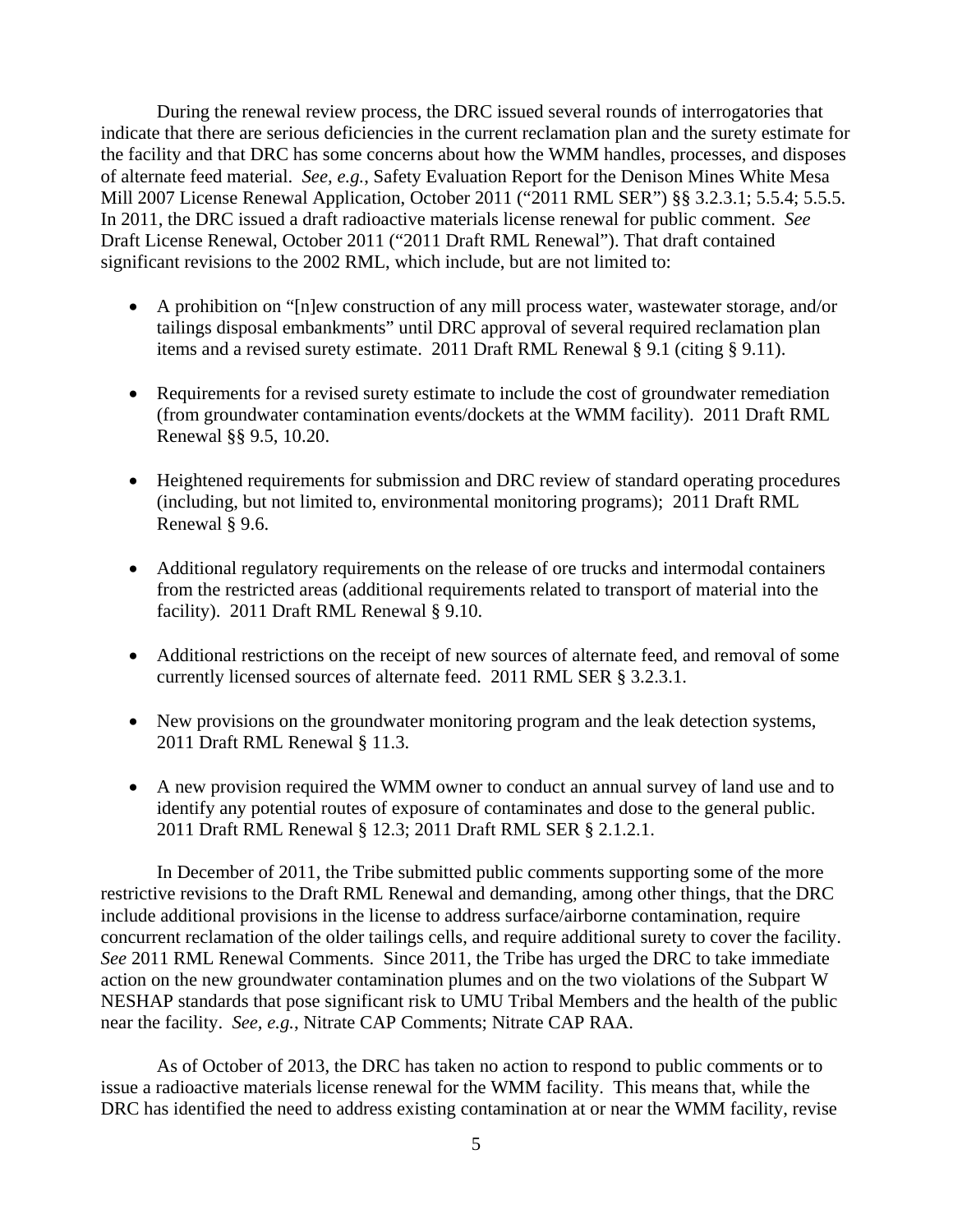the facility's reclamation plan, raise the facility's surety estimate to include the cost of groundwater cleanup, and to address transportation and other operational issues at the facility, the 2002 RML still guides regulation and operation of the WMM facility and provides none of the protections provided in the 2011 Draft RML Renewal or requested by the Tribe in the 2011 RML Renewal Comments and related groundwater and air quality proceedings.

 The Tribe asserts that both the License Amendment and the Environmental Analysis are fatally flawed because they fail to address numerous environmental, public health and safety, reclamation, surety, and operational issues identified during the DRC's license review process and through subsequent violations of state and federal environmental laws at the facility. The 2002 RML does not provide any heightened protections or restrictions to ensure the safe handling, processing, and disposal of any ore or alternate feed material—including the Midnite Mine Material—or to address existing and ongoing environmental contamination at the WMM facility.

# B. THE DRC'S ENTIRE ENVIRONMENTAL ANALYSIS IS FLAWED BECAUSE IT IS PREMISED UPON AN ASSUMPTION THAT THE 2002 RML AND THE EXISTING REGULATORY SCHEME IS SUFFICIENT TO ENSURE THAT THE WMM FACILITY COMPETENTLY MANAGES EXISTING ORE AND ALTERNATE FEED MATERIAL AT THE WMM FACILITY

 In the Environmental Analysis for the requested License Amendment, the DRC accepts EFR's environmental review that focuses on whether the receipt and processing of Midnite Mine Material would result in any potential "significant *incremental* impacts over and above previously licensed activities." EFR Environmental Report § 4.1 (emphasis in original). The DRC broadly bases its "incremental" review of the addition of Midnite Mine Material to the WMM facility on the assumption that existing operations, monitoring programs, and regulation of the WMM facility are functioning to competently manage ore and alternate feed at the WMM facility. *See, e.g.*, Midnite Mine SER at p. 27 ("The mill has previously managed chlorides, fluorides, and sulfates in the Mill circuit and tailings system with no adverse process, environmental, or safety issues"); *id.* at p. 33 ("there is no indication that the Mill is impacting surface waters"); EFR Environmental Report §§ 4.6-4.9; Letter from EFRI to Rusty Lundberg (June 14, 2013), Responses to General Comments 1, 1e, 1i. This assumption allows the DRC to repeatedly determine that, because the Midnite Mine Material is similar to other alternate feeds and natural ores already processed at the WMM Facility and it does not introduce new chemical constituents into the tailings cells, there will be no significant incremental environmental impact on the WMM facility. *See, e.g.*, Midnite Mine SER at p. 34 (finding that, because the Midnite Material is similar to other material at the WMM facility, the existing surface water and groundwater monitoring programs are sufficient to detect impacts to surface water); *id.* at p. 37 (noting that existing monitoring for chlorides, fluorides, and sulfate will identify any tailings cell leakage and any barium contamination)<sup>3</sup>; *id.* at § 4.8 (Findings 1-4, containing broad statements about the sufficiency of the existing air, groundwater, and

 $3$  The Tribe notes here that the DRC's emphasis on monitoring for chloride, fluoride, and sulfate as "early warning" indicators of barium or tailings cell leakage is disingenuous. DRC has already detected chloride, fluoride, sulfates (along with nitrate, nitrite, a decreasing pH trend, and an increase in other monitored constituents) in the WMM facility's groundwater monitoring system, but has refused the Tribe's demands that DRC require EFR to adequately investigate whether the tailings cells are the source of the overlapping contamination plumes. *See* Nitrate CAP RAA § III. Accordingly, it is very unlikely that future detection of chloride, fluoride, or sulfate in the groundwater monitoring system will offer any guarantee that releases of barium from the tailings cells will be promptly or properly remediated.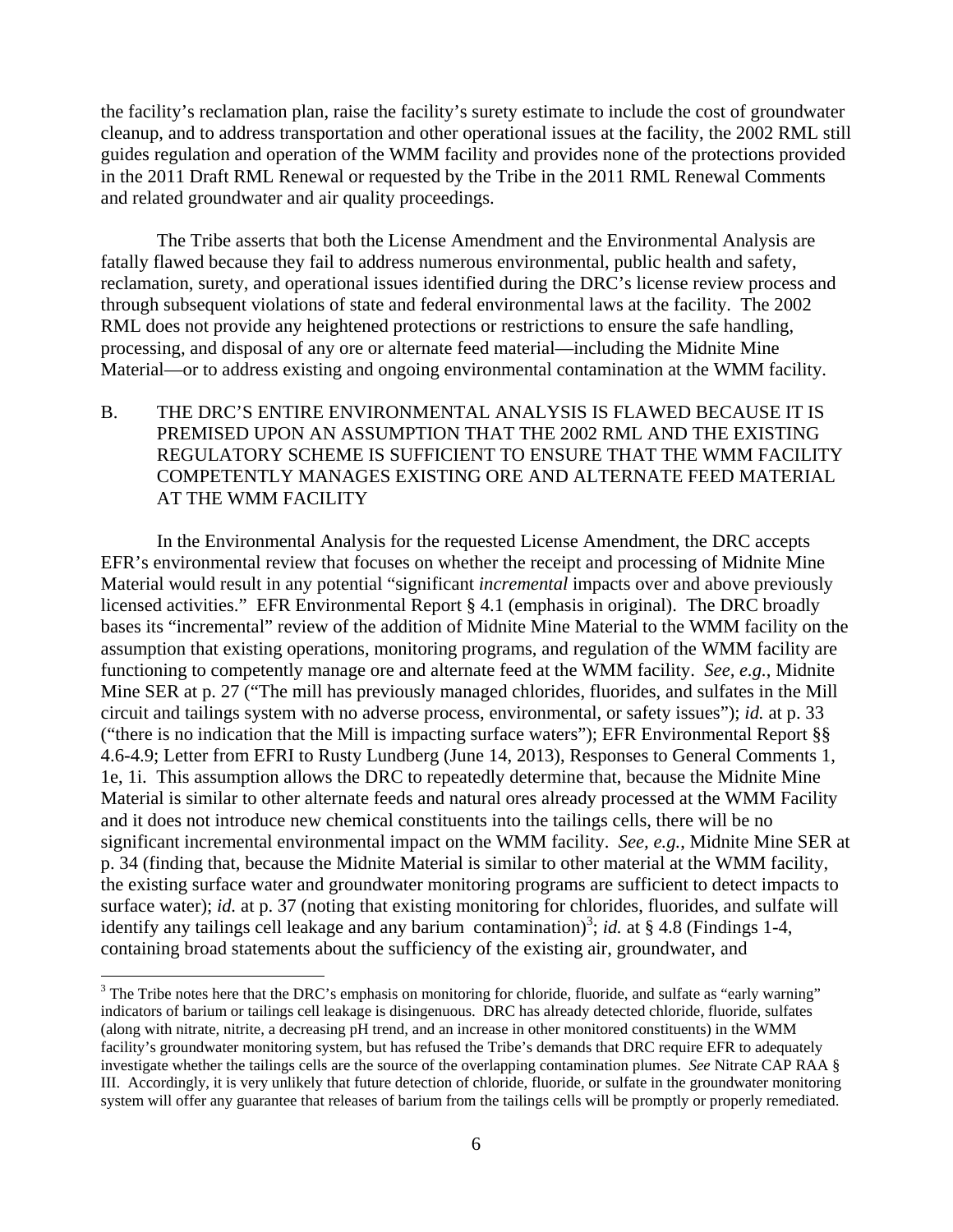environmental monitoring systems to address environmental contamination from the Midnite Mine Material).

Because the 2002 RML (and/or existing monitoring programs and the current regulation of the WMM facility) has *not* ensured and *cannot* ensure that EFR competently manages the existing ore and alternate feed at the WMM facility, DRC cannot assume in the Environmental Analysis that the 2002 RML and the existing programs and regulation can ensure proper storage, processing, or disposal of the Midnite Mine Material. Therefore, both the baseline assumption and the broad conclusions drawn in the Environmental Analysis are fundamentally flawed. Section III, *infra*, will provide specific details on how this flawed baseline assumption repeatedly results in inadequate Environmental Analysis of specific environmental impacts as required under Utah Admin. Code R-313-24-3.

# **III. THE ENVIRONMENTAL ANALYSIS FAILS TO MEET THE REQUIREMENTS OF UTAH ADMIN. CODE R-313-24-3**

### A. THE ENVIRONMENTAL ANALYSIS FAILS TO ADEQUATELY CONSIDER IMPACTS ON TRIBAL MEMBER AND PUBLIC HEALTH

The Environmental Analysis fails to meet Utah Admin. Code R313-24-3(1)(a)'s requirement that it contain "(a)n assessment of the radiological and nonradiological impacts to the public health from the activities to be conducted pursuant to the license or amendment." As described in Section II(A), *supra*, the WMM facility has a history of unresolved environmental contamination events that include contamination of the perched (shallow) groundwater aquifer, contamination of surface water, land, and natural resources through airborne pathways, and violations of radon emissions standards set forth in Subpart W NESHAP. As described in Section II(A), *supra*, some of the environmental contamination issues at the WMM have been exacerbated by the presence of alternate feed material at the facility.

 The Environmental Analysis fails to acknowledge any of the existing contamination events, and the Environmental Analysis fails to acknowledge that existing operations, monitoring protocols, and regulatory actions taken by the DRC have already failed to adequately protect UMU Tribal member health and the public health. For that reason alone, the Environmental Analysis fails to adequately consider important public health impacts from the acceptance of the Midnite Mine Material. In addition, the Environmental Analysis fails to adequately analyze specific public health impacts from airborne releases of Midnite Mine Material and public health impacts from surface and groundwater contamination.

## 1. The Environmental Analysis Fails to Adequately Analyze and Address Public Health Impacts from Airborne Releases of Midnite Mine Material

 The portions of the Environmental Analysis that assess the potential air quality impacts (and the resulting two conditions in Section 10.20 of the License Amendment) do not sufficiently analyze or address impacts to UMU Tribal Member or public health from airborne contamination. In the Environmental Analysis, the DRC relies upon the current air approval order, air monitoring protocols, stormwater management plan, and standard operating procedures at the WMM to provide adequate protection of UMU Tribal Member and the public health from airborne releases of Midnite Mine Material. Midnite Mine SER § 4.4 at p. 32-33 (discussing airborne contamination and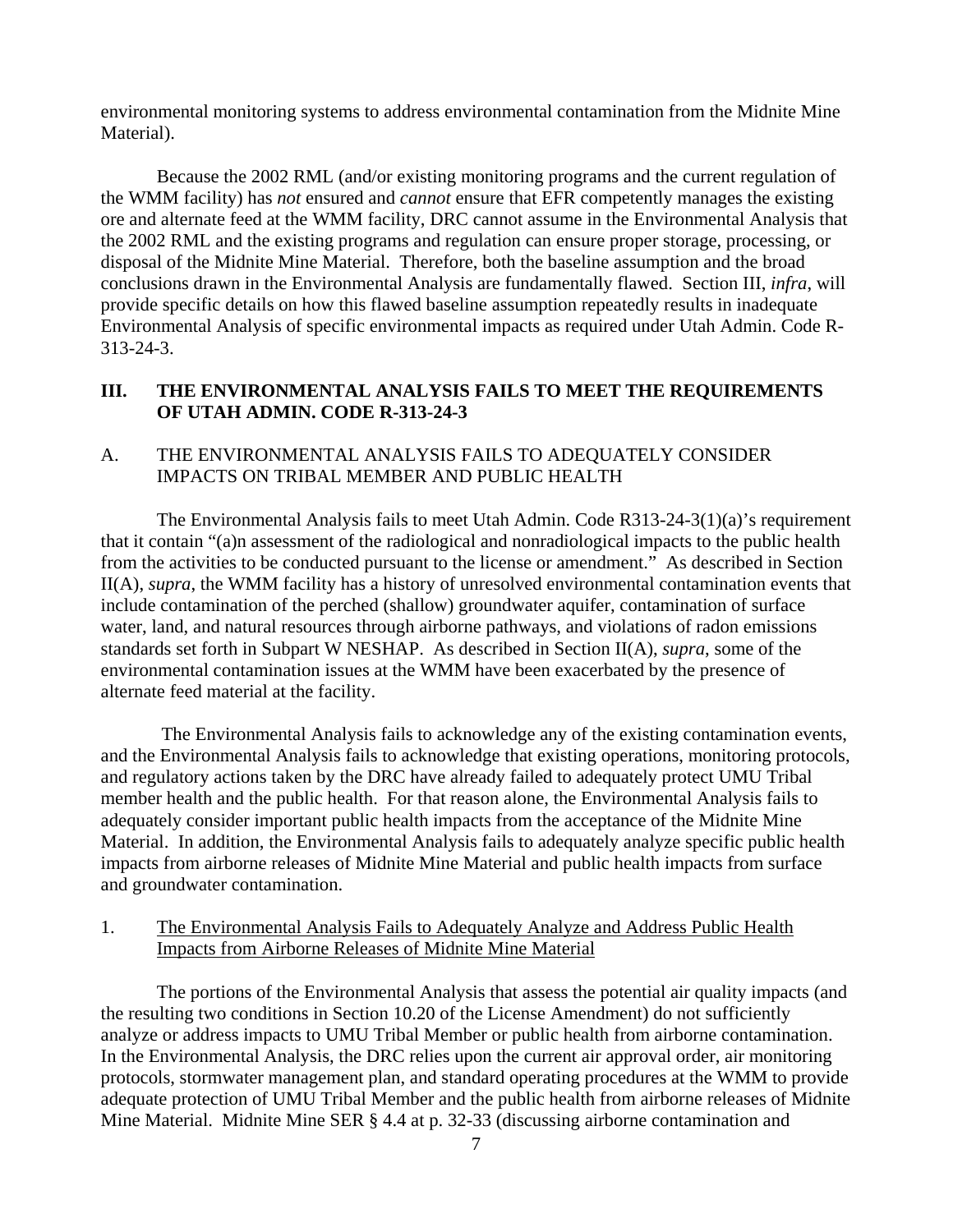stormwater management); *id.* at  $\S$  4.8 (making findings regarding the existing dust suppression program, the existing air approval order, and the existing airborne effluent monitoring program). As the Tribe has exhaustively documented to the DRC since 2010, the results of the USGS Study confirm that the current implementation of the 2002 RML, the facility air approval order, and the monitoring protocols and standard operating procedures has not stopped the facility from contaminating surface water, land, and vegetation outside of the WMM facility. *See* Air Approval Order RAA § III(B)(1)-(3); 2011 RML Renewal Comments § III(B)(1). In addition, the WMM facility is currently in violation of both the Subpart W NESHAP work practice standard limitation on number of tailings impoundments and the Subpart W NESHAP Radon-222 air emissions standard, and EFR has failed to take action to undertake precautionary measures to protect public health of UMU Tribal Members and others living near the WMM facility. Section II(A), *supra*; Exhibit A (to these October 2013 Comments) (explaining the severity and the duration of the 16 month Subpart W NESHAP violation and failure by the DEQ divisions to require EFR to take immediate action to permanently control the Radon-222 emissions). Therefore, DRC's unquestioned reliance on the current air approval order, monitoring protocols, stormwater management plan, and existing standard operation procedures does not sufficiently assess whether those regulatory mechanisms and operations will protect the public from fugitive dust and other hazards associated with the receipt and processing of the Midnite Mine Material.

 The fine-grained nature of the Midnite Mine Material, with its heightened potential for airborne release and its high  $U_3O_8$  content, requires that EFR take adequate protective measures to prevent the release of radioactive dust into the environment. In the Environmental Analysis, the DRC properly recognizes that, due to the arid conditions at the WMM facility and the Midnite Mine Material's susceptibility to degrade into a finer dust particle, there is a heightened concern about airborne releases of fugitive dust during wind events at the WMM facility. Midnite Mine SER at p. 34; *see* Proposed License Amendment Conditions 10.20(A)(1)-(2). However, the two methods for controlling these airborne releases fail to provide adequate protection for UMU Tribal Member and public health for at least two reasons. First, DRC proposes a limitation that requires a durable geomembrane to be placed on material that is stockpiled on the ore pad for more than 14 days*.* Proposed License Amendment Condition 10.20(A)(1). This limitation is less restrictive (and less protective of public health) than the practices identified by EFR in 2011 when DRC undertook a more comprehensive review of the facility's storage and handling of alternate feed materials. 2011 RML SER § 3.2.3.1 ("High grade alternate feed materials typically with 1.0%  $U_3O_8$  or greater<sup>4</sup> are usually received at the Mill and stored in drums or other containers"). This limitation also unnecessarily puts UMU Tribal Members and the public at risk of exposure during the first 14 days of storage or during catastrophic storm events that move the Midnite Mine Material from the ore storage area.

 Second, the DRC proposes a limitation that requires a 30-minute response to stop generation of fugitive dust, "[i]f at any time, visible dust is observed to be originating from Uranium Material stored on site." Proposed License Amendment Condition 10.20(A)(2). To begin, unless this requirement is paired with a new requirement that EFR provide constant monitoring and documentation of dust events at the ore pad, the 30-minute response time provides no guarantee that EFR will observe fugitive dust events or properly respond to such events. *See* Air Approval Order RAA § III(B)(2) (noting the historic lack of on-site presence by the Division of Air Quality and that

<sup>&</sup>lt;sup>4</sup> The average  $U_3O_8$  content of the Midnite Mine Material is 1.4%. Midnite Mine SER at p. 10.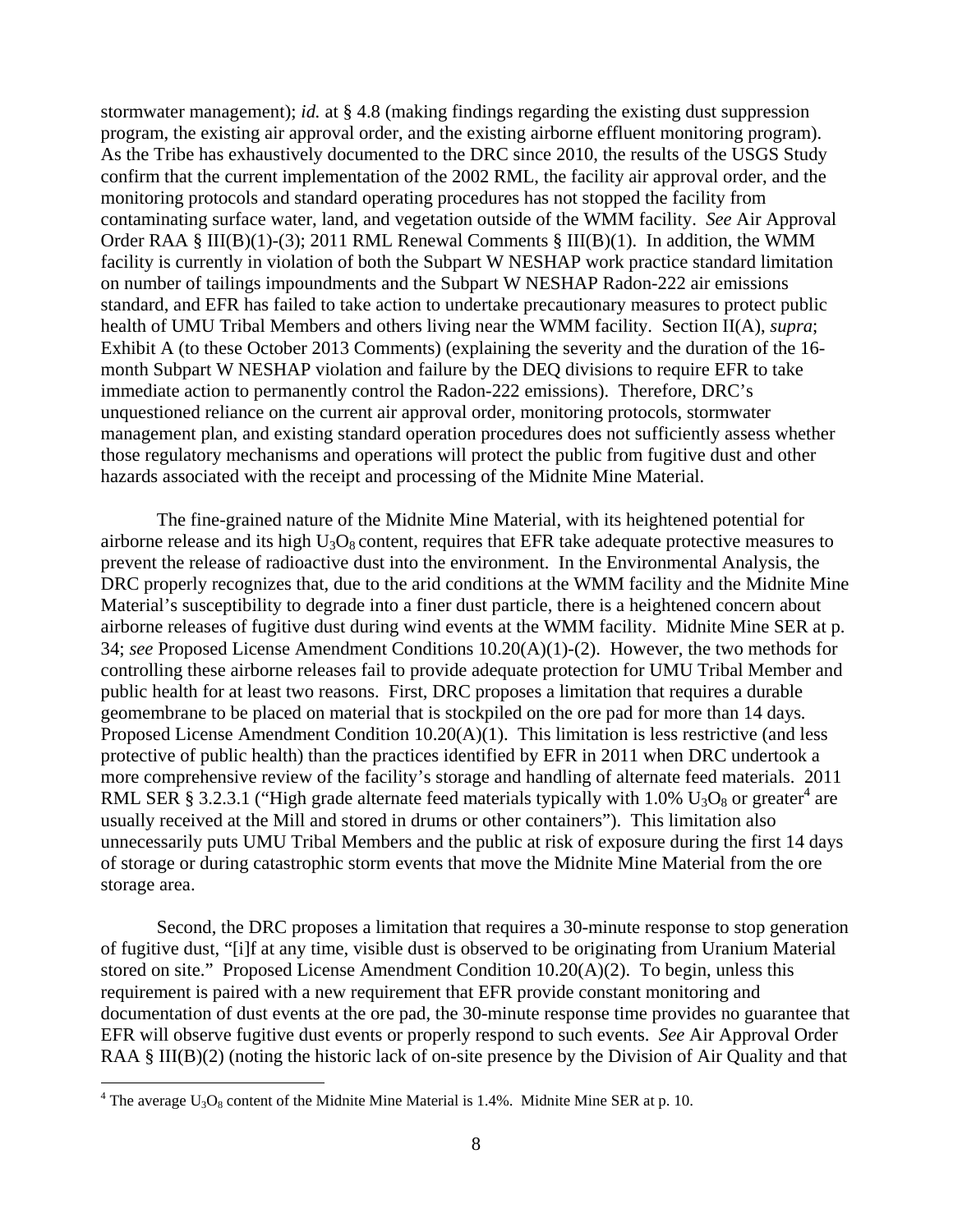the Air Approval Order gives EFR too much discretion on how to comply with fugitive dust limitations); *id.* at § III(B)(3) (arguing that the current fugitive dust emissions control do not meet the Best Available Control Technology requirement). In addition, there is no guarantee that visual monitoring can detect the movement of very fine-grained particles or that EFR can monitor the movement of any particles at night or during other times when visual inspections cannot occur.

Given the existing, ongoing, and uncontrolled airborne releases from the WMM facility documented in the USGS Study and the Subpart W NESHAP violations, the Tribe asserts that both these license conditions are grossly insufficient to protect UMU Tribal Member and public health from releases of fine-grained particles contained in the Midnite Mine Material.

#### 2. The SER Fails to Adequately Analyze and Address Public Health Impacts from Surface and Groundwater Contamination

 In Section III(B), *infra*, the Tribe will comprehensively address deficiencies in DRC's evaluation of the potential impacts on surface and groundwater resources. In previous public comments, correspondence, and administrative actions, the Tribe has exhaustively documented its concerns that leakage from Tailings Cells 1, 2, and 3 and/or other activities at the WMM facility have already contaminated the perched (shallow) aquifer and will contaminate the deep aquifer that provides drinking water to the White Mesa Community. 2011 RML Renewal Comments § III(A); Nitrate CAP Comments. *See also* April 2012 Groundwater Letter (reiterating concerns that Deep Water Supply Well WW-2 will serve as a contamination pathway between the contaminated perched aquifer into the deep aquifer that supplies the Tribe's drinking water and reiterating the concern that the monitoring wells closest to the Tribal community are showing increasingly elevated concentrations of multiple indicator parameters of tailings cell leakage (including concentration of beryllium and cadmium exceeding Utah's ground water quality standards)).<sup>5</sup> The Tribe has also documented its concern that contamination of surface water will impact UMU Tribal Member health through indirect exposure to radioactive material and other constituents contained in alternate feed materials. 2011 RML Renewal Comments § III(B)(1)(a). Accordingly, the DRC's failure to adequately analyze impacts to groundwater and surface water is also a failure to adequately analyze important public health impacts raised by the License Amendment.

<sup>5</sup> Groundwater south of the tailings system at MW-22 bears a strong signature of pollutants originating from the WMM facility tailings impoundments. Specifically, analytical results for the groundwater samples at monitoring well MW-22 show elevated and increasing (decreasing for pH) levels of cobalt, nickel, zinc, manganese, beryllium, selenium, cadmium, copper, fluoride and gross alpha. Each of these constituents is present at high concentrations in the tailings system. The Midnite Mine Material analytical results show high concentrations of nickel, cobalt, manganese, zinc and beryllium; each of these constituents is currently present at abnormal and increasing concentrations in the groundwater south of the tailings system at MW-22, indicating that these particular inorganic constituents are currently being introduced to the environment and are mobile in groundwater at the WMM facility.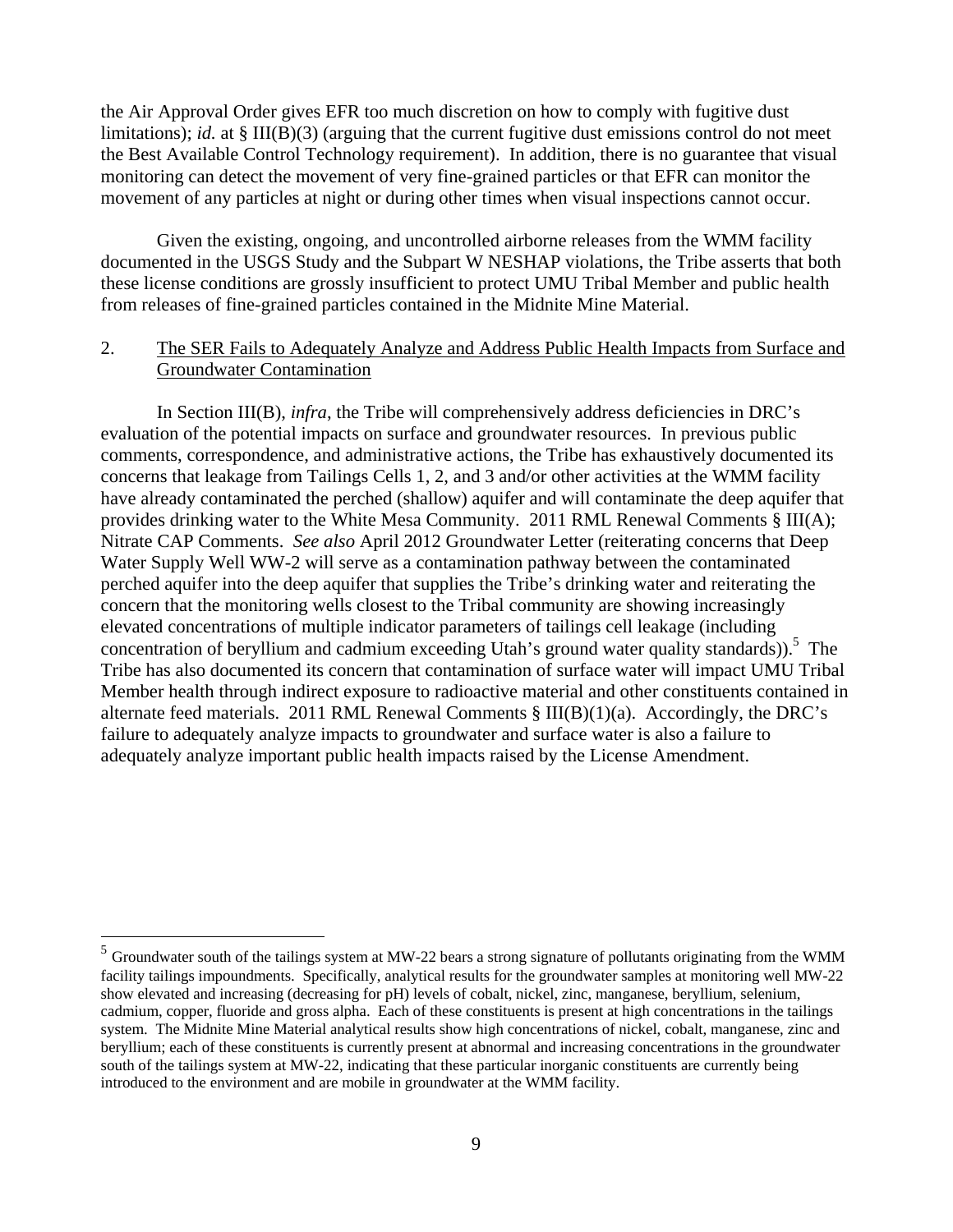# B. THE ENVIRONMENTAL ANALYSIS FAILS TO ADEQUATELY ANALYZE IMPACTS TO SURFACE AND GROUNDWATER

Utah Admin. Code R313-24-3(1)(b) requires that the environmental report contain an analysis of the impacts to surface and groundwater. The Environmental Analysis fails to adequately analyze impacts to both surface and groundwater, and also fails to meet standards for approval of alternate feed license amendments proposed by the DRC in the 2011 RML Renewal.

#### 1. The Environmental Analysis Fails to Adequately Analyze Impacts to Surface Water

The Environmental Analysis' failure to adequately analyze and address anticipated impacts from the release of airborne particles from the Midnite Mine Material is explained in Section II(A), *supra*. Even though the USGS Study documented off-site releases of uranium and vanadium from the WMM facility through stormwater discharge pathways, the Environmental Analysis does not assess or address the possibility that the existing air monitoring and regulatory mechanisms and the existing stormwater management plan are insufficient to contain air deposition from the WMM facility from entering surface waters and polluting nearby land and natural resources. *See* 2011 RML Renewal Comments § III(B)(1)(a) (citing Exhibit L to the 2011 RML Renewal Comments). By failing to properly analyze deficiencies in the existing regulation of airborne releases, and by failing to require adequate control of the fine dust particles contained in the Midnite Mine Material, DRC has failed to adequately analyze or control impacts to stormwater and surface water.

#### 2. The Environmental Analysis Fails to Adequately Analyze Impacts to Groundwater

The Environmental Analysis fails to adequately analyze impacts to groundwater for two reasons. First, the Environmental Analysis completely and erroneously fails to address the multiple, spatially overlapping groundwater contamination plumes that currently exist at the site. *See* Section II(A), *supra*. Instead the Midnite Mine SER falsely states: "The mill has previously managed chlorides, fluorides, and sulfates in the Mill circuit and tailings system with no adverse process, environmental, or safety issues," and then bases its entire analysis of the impacts of the new Midnite Mine Material to groundwater on a flawed baseline assumption that current practices and monitoring programs are not resulting in groundwater contamination at the WMM facility. Midnite Mine SER at p. 27. Accordingly, the entire analysis of potential incremental impacts to groundwater resources is fatally flawed, and the DRC has completely failed to identify real risks to both the perched and deep groundwater aquifers under the WMM facility from leakage from Tailings Cells and releases from other areas of the WMM facility.

A second and perhaps more critical deficiency in the Environmental Analysis is that it limits its tailings cell liner integrity analysis to potential impacts on Tailings Cells 4A and 4B. *See* Tetra Tech Technical Memorandum, Review of Chemical Contaminants in Dawn Mining Company Midnite Mine (DMC) Uranium Material § 3.0, 4.2.3 (June 14, 2013) (clarifying that the analysis of tailings cell liner material incompatibility was only conducted for Tailings Cells 4A and 4B). Tailings Cells 4A and 4B are not the only active tailings cells at the WMM facility. *See* 2002 RML § 9.1 (authorizing mill process and waste water storage and tailings disposal into Tailings Cells 1, 2, 3, 4A, and 4B); *see also* 2011 RML Renewal Comments § III(C)(1)(b) (demanding that DRC amend the 2011 RML Renewal to add a new License condition prohibiting disposal or storage of alternate feed material in Tailings Cells 1, 2, and 3). The 2002 RML allows for mill liquid wastes to be discharged into Tailings Cell 1. *See* Midnite Mine SER § 4.4 (noting that mill process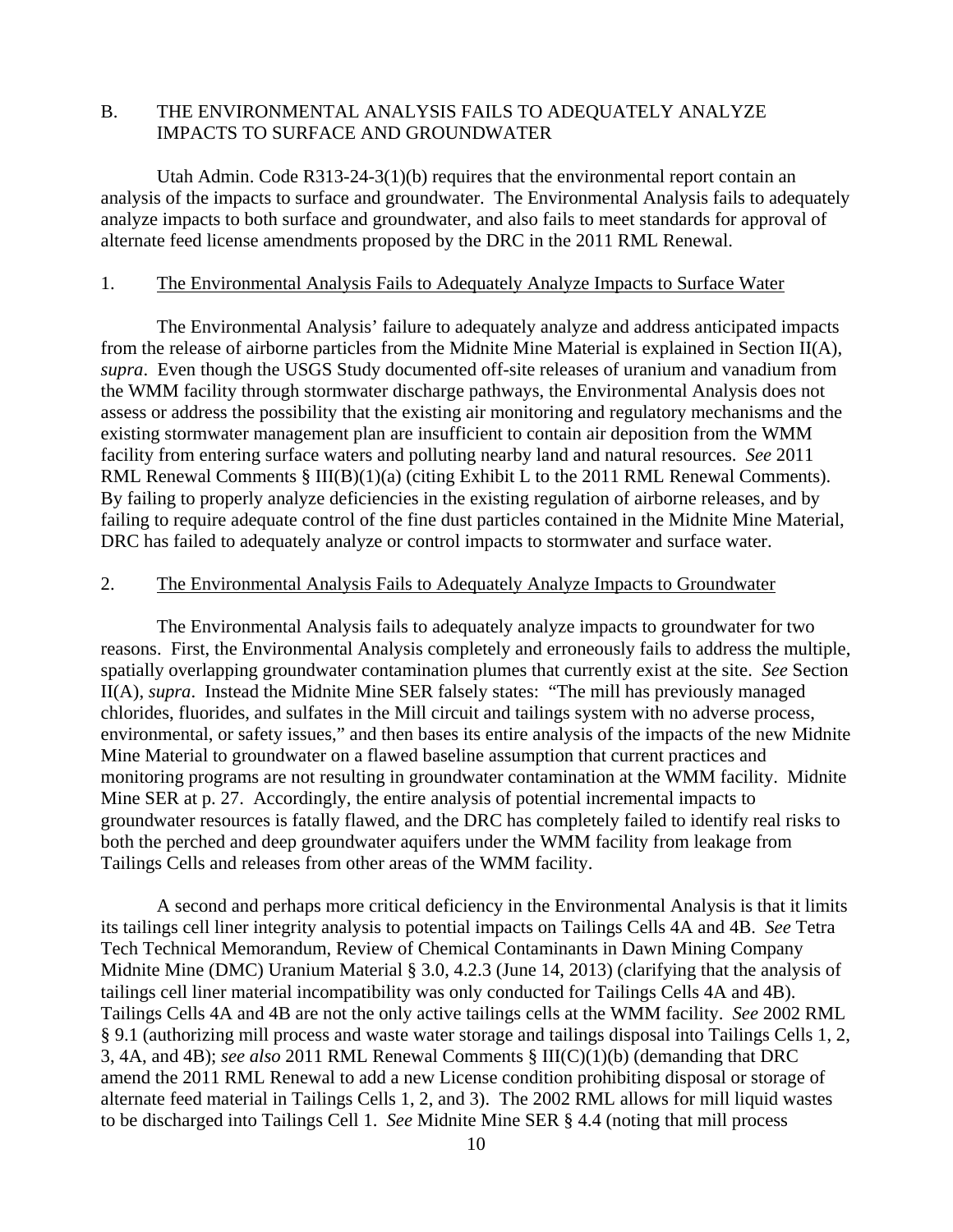effluent, laundry, analytical laboratory liquid wastes and runoff from the Mill and facilities go into the Mill's tailings impoundments); 2002 RML § 9.1; Ground Water Discharge Permit UGW370004, 6 (August 24, 2012). The current stormwater management plan also directs runoff from the Mill yard and facilities into Tailings Cell 1. Storm Water Best Management Practices Plan, Denison Mines (USA) Corp., Fig. 2; Appendix 1 § 1.4.5 at p.3 (October 2011); Environmental Protection Agency, NPDES Stormwater Industrial Inspection, at p. 2 (March 14, 2013). Because the single, 34-year old, 30-mil PVC liner on Tailings Cell 1 already poses a grave risk to the groundwater resources underneath the WMM facility, failure to analyze any additional impacts posed by the Midnite Mine Material (including, but not limited to, the analysis related to barium and beryllium) is a critical flaw in the Environmental Analysis.

#### 3. The Process for Evaluating Impacts on Groundwater Fails to Meet Requirements Proposed by DRC in 2011

The Tribe notes here that the DRC's decision to revise the 2002 RML (instead of issuing a revised RML first) negatively impacts the process for analyzing the impact of the Midnite Mine Material on the tailings cells (and the groundwater). In the 2011 RML SER, DRC proposed an amendment of License Condition 10.1 that, in addition to meeting the criteria of the NRC Alternate Feed Policy, would have required EFR to demonstrate: (1) sufficient disposal capacity "such that the proposed alternate feed material and any liquid by-products, will be permanently disposed in tailings cells designed and constructed to meet the Best Available Technology requirements [of Tailings Cells 4a and 4b]; and (2) that the disposal of alternate feed material "will not lead to or cause a violation of the disposal cell performance standards [set forth in the requirements for Tailings Cells 4a and 4b]." 2011 RML SER § 3.2.3.1. Until Tailings Cell 1 is either relined or capped for final closure with major modifications to stormwater management from the Mill yard, EFR cannot demonstrate that the alternate feed materials will be disposed of in a tailings cell designed to meet the BAT requirements for Cells 4A and 4B. *See generally* 2011 RML Renewal Comments. Accordingly, the process that the DRC used to revise the 2002 RML does not even meet standards that the DRC set forth as necessary in 2011, and the DRC's failure to even identify that some Midnite Mine Material will enter a tailings cell that does not meet Best Available Technology requirements raises serious questions about the adequacy of DRC's review of whether this facility should be allowed to take any new sources of alternate feed material.

# C. THE ENVIRONMENTAL ANALYSIS COMPLETELY FAILS TO ANALYZE ALTERNATIVES

 The Environmental Analysis completely fails to analyze alternative sites and engineering methods as required by Utah law. Utah Admin. Code R313-24-(3)(1)(c) requires DRC to consider alternatives, "including alternative sites and engineering methods" during the environmental analysis of the proposed license request. In the Midnite Mine SER, DRC acknowledges its responsibility to consider alternate sites and engineering methods during its analysis of EFR's request for the License Amendment, but then fails or refuses to undertake that analysis, stating, "[t]he UDRC has concluded that there are no significant environmental impacts associated with the proposed action. Other alternatives need not be evaluated." Midnite Mine SER § 4.6.

DRC's explanation for its failure to analyze alternate sites and engineering methods is erroneous for two reasons. First, because DRC is required to consider alternatives during the environmental analysis of the proposed license request, it cannot make any final determinations on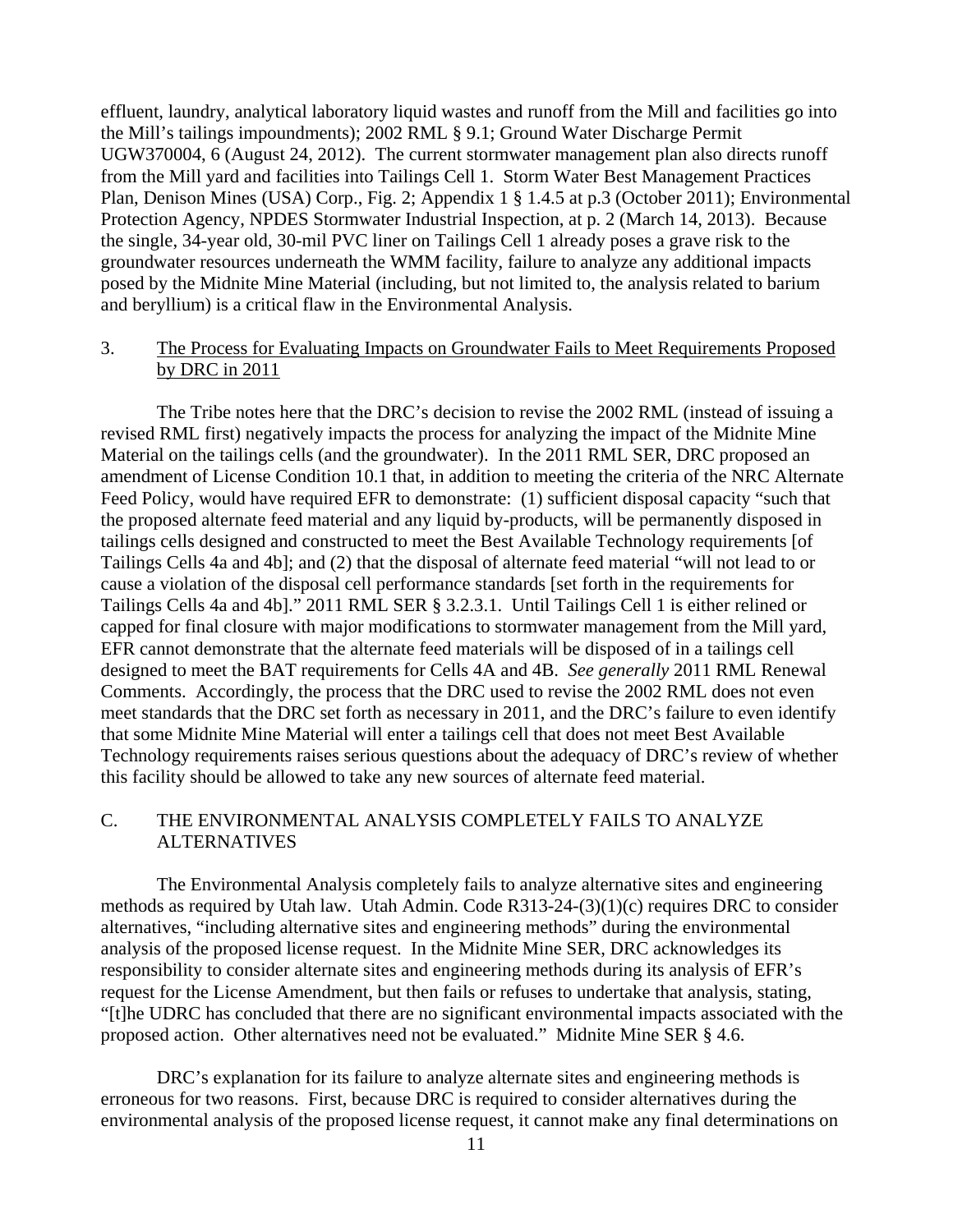environmental impacts of the proposed action without first undertaking the alternatives analysis. Utah Admin. Code R313-24-(3)(1) (including subsection (c) as a component of the requirements of the environmental report). Second, nothing in R313-24-3(1)(c) allows an exemption from considering alternatives if DRC (preliminarily) concludes that the proposed action poses no significant environmental impacts. Accordingly, DRC's refusal to consider alternatives is a significant deficiency in the Environmental Analysis.

 DRC's failure to consider alternate sites for the Midnite Mine Material compounds other deficiencies in the Environmental Analysis. As discussed in more detail in Section IV, *infra*, the United States Environmental Protection Agency's ("EPA") plans for managing the Midnite Mine Superfund cleanup on the Spokane Indian Reservation specifically mandate that that the Midnite Mine Material "must be disposed of in a facility that is designed to limit human exposure and migration of contaminants in surface water and groundwater to acceptable levels." *See* Midnite Mine Superfund Site Record of Decision at p. 2-75 (September 2006); Midnite Mine Superfund Site Proposed Cleanup Plan (September 2005). *See also* 2011 RML Renewal Comments § III(C)(3)(a) (explaining limitations on transporting CERCLA waste to facilities that are operating in compliance with applicable federal and state law pursuant to Section  $121(d)(3)$  of CERCLA and 40 C.F.R. § 300.440 ("CERCLA Off-Site Rule")). As discussed in Sections II-III, *supra*, the WMM facility has several serious and ongoing violations of its Utah state groundwater permit and two current violations of the federal Subpart W NESHAP radon emissions limitations. By failing to compare the risk of receiving Midnite Mine Material at the WMM facility to other facilities that could process or dispose of the Midnite Mine Material, the DRC has missed a critical step in evaluating the risks of moving the Midnite Mine Material to the WMM facility.

### D. THE ENVIRONMENTAL ANALYSIS FAILS TO ADEQUATELY ANALYZE LONG-TERM IMPACTS TO THE WMM FACILITY

 Utah Admin. Code R313-24-3(1)(d) requires that DRC consider the long term impacts, including decommissioning, decontamination, and reclamation impacts, associated with the activities conducted pursuant to the License Amendment. The Environmental Analysis on longterm impacts to the WMM is deficient for two reasons.

First, the deficiencies described in Sections II-III, *supra*, bleed into the conclusions drawn in the Environmental Analysis' assessment of long-term impacts to decommissioning, decontamination, and reclamation at the facility. In its analysis of the long-term impacts, the DRC relies on the faulty assumptions that: (1) existing operations, monitoring systems, and regulatory enforcement are sufficient to contain both existing ore and alternate feed material at the WMM facility; and (2) the Midnite Mine Material will only enter Tailings Cells 4A and 4B. *See* Sections II(B), III(A)-(B) *supra*; Midnite Mine SER § 4.8 at p. 42-43. These assumptions lead the DRC to the general faulty conclusion that, because the Midnite Mine Material is not expected to be significantly different from conventional ores at the WMM facility, DRC does not anticipate to have incremental long-term impacts from adding the Midnite Mine Material. Midnite Mine SER § 4.7 at p. 40. As explained above, because the current operations are not sufficiently controlling air, surface, surface water, or groundwater contamination at the facility, and because the Midnite Mine Material will enter Tailings Cell 1, DRC cannot assume that EFR can store, process, or dispose of the Midnite Mine Material without creating additional contamination at the WMM facility. Section II(B), *supra*. By failing to evaluate how that contamination might affect the decommissioning,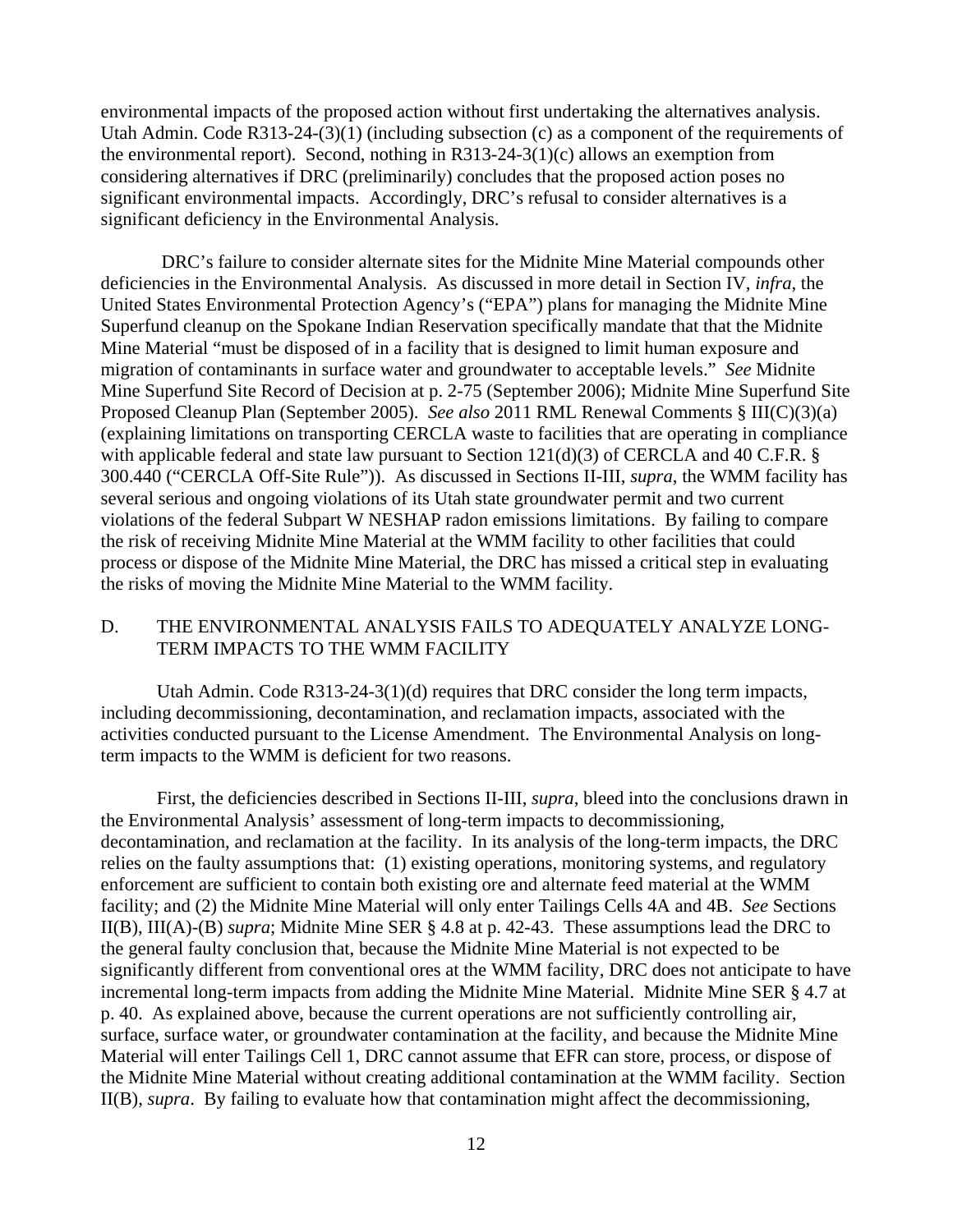decontamination, and reclamation at the WMM facility, the current long-term impacts analysis is deficient.

Second, the Environmental Analysis' assessment of the potential long-term impacts also relies on a faulty baseline assumption that there is an adequate reclamation plan and sufficient surety in place that can address long-term environmental remediation at the site. Midnite Mine SER § 4.7. Because Section 9.11 of the 2002 RML is so outdated, is unclear which version of the Reclamation Plan applies at the facility. However, as the Tribe documented to DRC in the 2011 RML Renewal Comments, even more recent versions of the facility's Reclamation Plan<sup>6</sup> contain deficiencies in the plans for disposal of demolition materials into Tailings Cell 1 and in the tailings cell cap design. *See* 2011 RML Renewal Comments § IV(A). The Tribe has also exhaustively documented to DRC that the DRC's minimum surety estimates for the facility have been grossly insufficient to ensure adequate decontamination and decommissioning of the WMM facility.7 *See* 2011 RML Renewal Comments § IV(B) (citing Exhibit H to the 2011 RML Renewal Comments). Accordingly, the DRC's reliance on the existing reclamation plan and the existing surety at the WMM facility to address any contamination or direct disposal of the Midnite Mine Material makes the long-term impacts analysis deficient.

# **IV. BY ISSUING THE LICENSE AMENDMENT, DRC IS SUPPORTING THE RELOCATION OF THE LEGACY OF URANIUM CONTAMINATION FROM THE SPOKANE INDIAN RESERVATION TO THE UTE MOUNTAIN UTE RESERVATION**

During the 2011 RML Renewal review process, the Tribe submitted public comments articulating a concern that groundwater, surface water, and soil contamination (and uncontrolled continuing releases of such contamination) at the WMM facility rendered the facility ineligible or at least inappropriate for the receipt of alternate feed material at the facility. 2011 RML Renewal Comments § III(C)(3)(a). The Tribe explained that the CERCLA Off-Site Rule limits the transfer of CERCLA material to facilities operating in compliance with state and federal law and that the Tribe was concerned that DRC's failure to find EFR in violation of state and delegated federal laws was making it difficult for the EPA to determine whether the WMM facility was eligible to continue receiving alternate feed material. *Id.* Since 2011, the contamination problems noted by the Tribe have continued with little or no regulatory controls by DRC, and the DRC has identified additional violations of state and federal environmental laws at the WMM facility. *See* Section II(A), *supra* (describing ongoing violations of state and federal law caused by groundwater contamination and the Subpart W NESHAP violations). Accordingly, in October of 2013, the Tribe still believes that the existing uncontrolled and continuing releases of contamination at the WMM facility render the facility ineligible or at least inappropriate for the receipt of the Midnite Mine Material.

 The history of contamination at the Midnite Mine site and the similarities between the Midnite Mine facility and the WMM facility provide a compelling and troubling illustration of why

<sup>&</sup>lt;sup>6</sup> Section 9.11 of the 2002 RML still contains references to Revisions 3.1 and 3.2 of the Reclamation Plan for the facility. The DRC website indicates that DRC and EFR are still working to finalize Revision 5.0 to the Reclamation Plan.

 $<sup>7</sup>$  In the 2011 RML Renewal Comments, the Tribe's expert, using built-up, benchmarking, and per-ton calculation</sup> methods, estimated between \$51 million and \$407 million to pay for a government cleanup of the WMM facility. *See* Exhibit H to the 2011 RML Renewal Comments for the full details of the Tribe's analysis.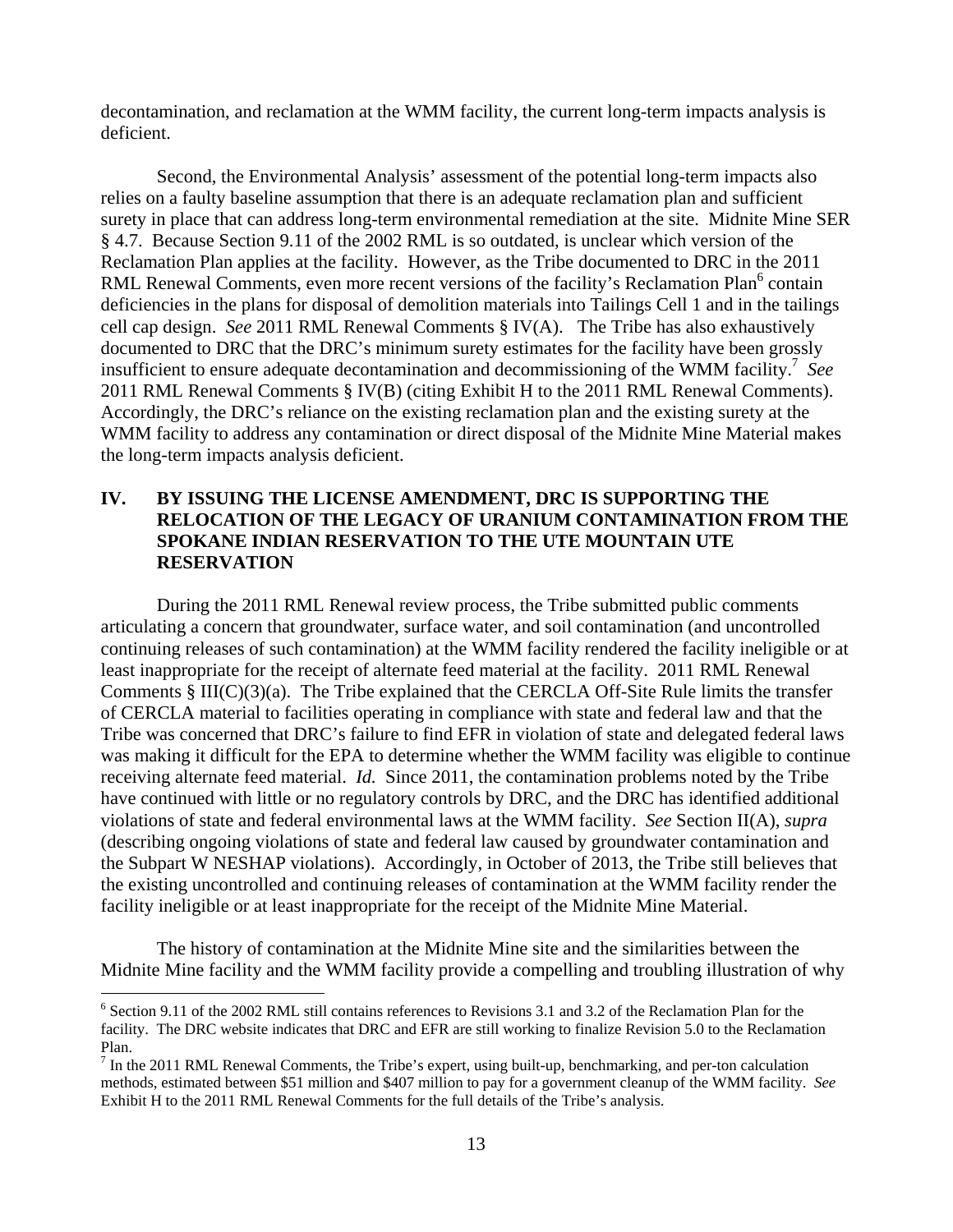the CERCLA Off-Site Rule and the DRC should prohibit the transportation of the Midnite Mine Material to the WMM facility. The Midnite Mine site is a CERCLA cleanup site located on the Spokane Indian Reservation. EFR Environmental Report § 2.1. The uranium mining activities at the Midnite Mine facility resulted in contamination of important tribal water resources, and the EPA required the facility owner, Dawn Mining Company, to install a water treatment plant to pump and decontaminate water under and around the Midnite Mine facility. *Id.* The water treatment at the Midnite Mine site will likely continue for years or decades after the EPA finishes construction of containment measures at the Midnite Mine site, and it is unclear whether the Spokane Indian Tribe will be able to safely use Tribal groundwater around the Midnite Mine site for human consumption in the future. *Id.*; *see also* Midnite Mine Superfund Site Proposed Cleanup Plan at p. 11 (September 2005).

At the WMM facility, spatially-overlapping plumes of chloroform, nitrate, nitrite, and chloride contamination in the perched (aquifer) have already led the DRC to require EFR to begin pumping contaminated groundwater and placing it in the facility's tailings cells. *See* Final Stipulation and Consent Order, Docket No. UGW12-04 § B (requiring near-term active remediation of groundwater nitrate contamination during Phase II). These plumes, along with new data showing an increase in heavy metals and a decreasing pH trend in the same monitoring wells, suggest that the perched groundwater aquifer is being contaminated from a source similar to the facility's older tailings cells. *See* Nitrate CAP RAA § III; Nitrate CAP Comments, Letter to Rusty Lundberg § B (October 4, 2012). Because the DRC refuses to require the WMM to identify the source of the several, overlapping plumes of contamination, and because a likely source of these overlapping contamination plumes is the older Tailings Cells 1, 2, and 3, the Tribe can anticipate that groundwater pumping will occur for as long as the WMM facility is in operation. In addition, the Tribe can anticipate that, during and after decontamination and reclamation of the WMM facility, there will be ongoing groundwater remediation efforts at the WMM facility that may look very similar to the existing water treatment plant operations at the Midnite Mine facility. If the Navajo aquifer is contaminated by the WMM operations, there will be no municipal water supply for the White Mesa Community.

 The documents associated with the Midnite Mine cleanup clearly state that the Midnite Mine Material "must be disposed of in a facility that protects human health and the environment." Midnite Mine Superfund Site Proposed Cleanup Plan (September 2005). This reiteration of the CERCLA Off-Site Rule is particularly poignant and relevant to the DRC's Environmental Analysis of the WMM facility because both sites involve legacy contamination from the uranium industry on Tribal lands, water supplies, and other resources. It is a gross violation of the intent of the CERCLA Off-Site Rule to allow EFR to transport and process the Midnite Mine Material in a facility that will likely allow that material to harm another Tribe's members, lands, and water resources. Accordingly, DRC's continued failure to require EFR to remove the sources of the ongoing and uncontrolled contamination at the WMM facility and DRC's failure to properly analyze the environmental and public health impacts of bringing the Midnite Mine Material to the WMM facility will likely result in the License Amendment relocating the environmental contamination from the Spokane Indian Reservation to the White Mesa Community.